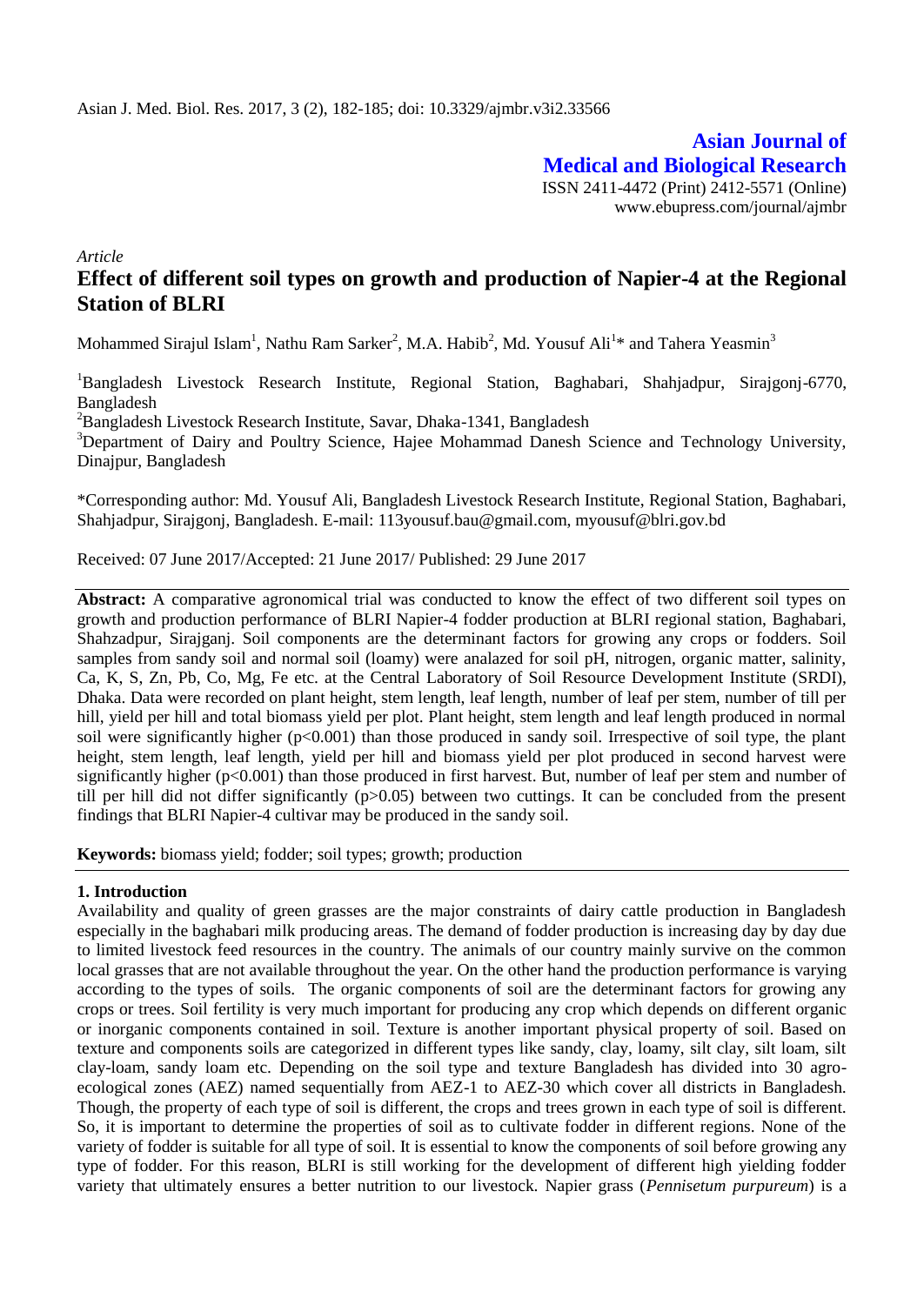perennial grass grown widely as a fodder crop and feed for the cut-and-carry zero-grazing dairy systems (Bayer, 1990) and constitutes up to 80 % of forage for smallholder dairy farms (Stall *et al*., 1987). It is the forage of choice not only in the tropics but also worldwide (Hanna *et al*., 2004) due to its desirable traits such as tolerance to drought and a wide range of soil conditions, and high photosynthetic and water-use efficiency (Anderson *et al*., 2008). Napier grass [*Pennisetum purpureum* (Schum.)], also known as elephant grass, is a deep-rooted high yielding perennial bunch grass that is native to eastern and central Africa (Boonman, 1993). It is the most popular perennial fodder recommended for the intensively production. Considering the above points this study was conducted with a view to know the effect of different soil types on growth and production performances.

## **2. Materials and Methods**

## **2.1. Site of the experiment**

The experiment was conducted at the regional station, Bangladesh Livestock Research Institute (BLRI), Shahjadpur, Sirajgonj from 15 March to 6 July, 2016.

## **2.2. Layout of the experiment**

Three plots for each treatment having homogenous soil characteristics were taken and each of the plot size was17ft×10ft. There was three replication for each treatment.

# **2.3. Cultivation procedure of Napier cultivars**

BLRI developed high yielding Napier-4 fodders was used for this experiment. It was propagated by stem cutting method and sowed in rows. The plots were prepared by normal agronomical operations. Line to line and plant to plant distance were 70 and 30 cm, respectively. Routine weeding practices with the utensils like sickle, chen, spade etc. were done to remove undesirable grasses, bushes and plants. In each experimental plot, irrigation was performed by using a plastic pipe through a canal with the help of deep tube well in Baghabari station. Fodder was harvested at a regular interval at 40 days after each cutting, whilst first cut was made 55 days after the stem first sowed. After each cutting, land was ploughed and fertilizers were given to the soil as well as irrigation if required.

### **2.4. Chemical analysis**

All the samples of Soils (Loamy and Sandy) and fodder were prepared and sub-samples were used for analysis. All the samples were analysed in duplicate and the mean values were recorded. Collected soil samples were analyzed for soil pH, nitrogen, organic matter, salinity, Ca, K, S, Zn, Pb, Co, Mg, Fe etc. at the Central Laboratory of Soil Resource Development Institute (SRDI), Krishi Khamar Sharak, Farmgate, Dhaka.

# **2.5. Data recording**

During the time of harvest, records of plant height, stem length, leaf length, number of leaf per stem, number of till per hill, yield per hill and total biomass yield per plot were taken from each of the plot.

# **2.6. Statistical Analysis**

All the recorded data were analyzed using 'SPSS' statistical program to compute analysis of variance (ANOVA) for Randomized Complete Block Design (RCBD). Differences among the treatment means was determined by Duncan′s Multiple Range Test (DMRT).

# **3. Results and Discussion**

The analyzed results of soil composition was given in Table 1 which clearly showed the differences of soil constituents between normal (Loamy) and sandy soil. The  $P<sup>H</sup>$  value was slightly higher in sandy soil (6.60) than that of normal (Loamy) soil (6.20). The value organic matters (OM) were found 1.75 and 0.34 percent for normal soil and sandy soil, respectively. Total Nitrogen  $(N_2)$  values were also higher in normal soil (.088%) than that of sandy soil (.017%). Except phosphorus, all other minerals were comparatively higher in normal soil than that of sandy soil which clearly indicates the sandy loam texture. The results of the present study were mostly agreed with the findings of Vishnoi et al 2010 who reported that normal soils contains higher constituents than various types of sandy soils.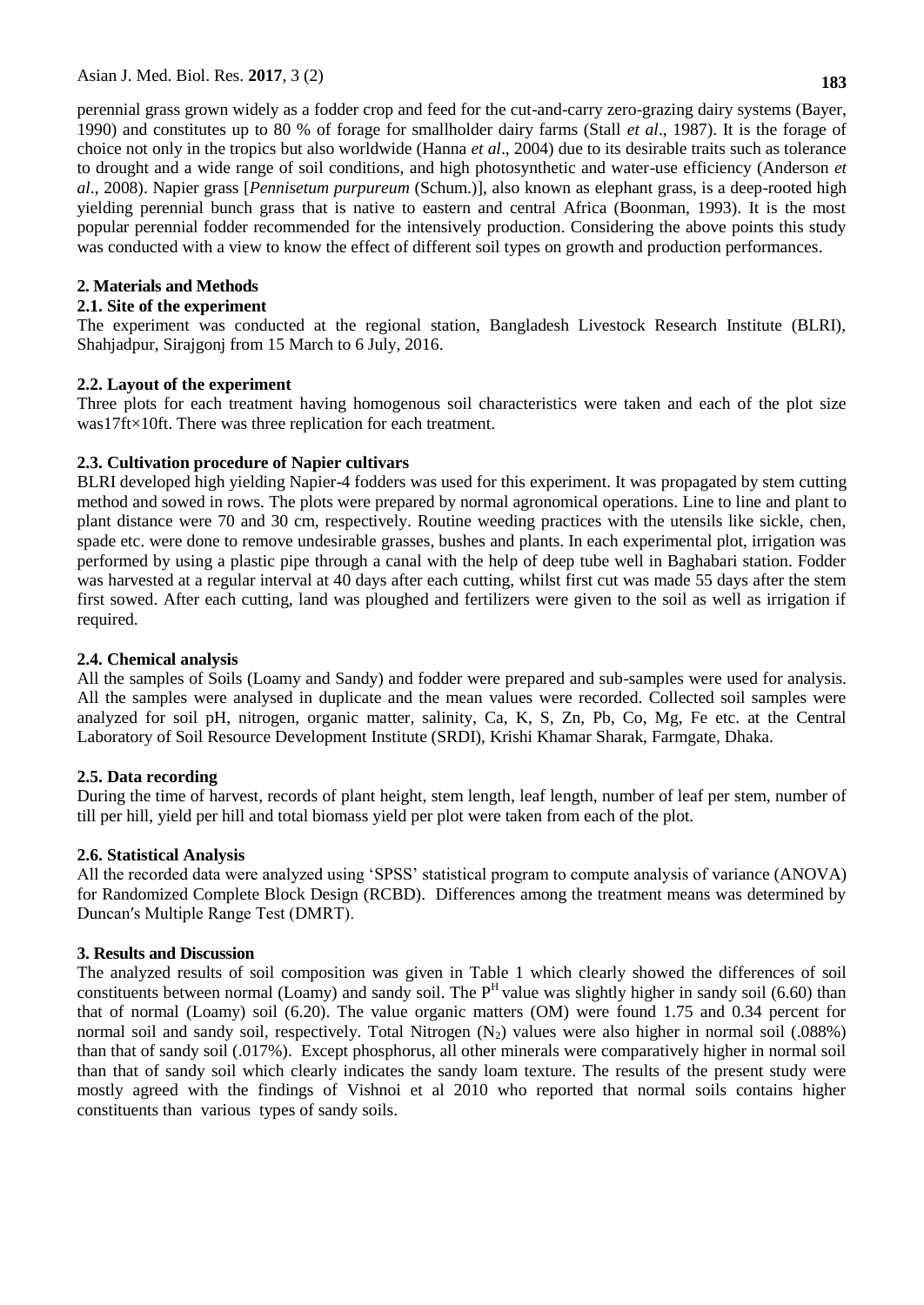| Soil constituents        | <b>Measuring unit</b> | Soil type          |                   | Average value |
|--------------------------|-----------------------|--------------------|-------------------|---------------|
|                          |                       | <b>Normal Soil</b> | <b>Sandy Soil</b> |               |
| P <sup>H</sup>           |                       | 6.20               | 6.60              | 6.40          |
| Organic matter (OM)      | $\%$                  | 1.75               | 0.34              | 1.05          |
| Total Nitrogen $(N_2)$   | $\%$                  | 0.088              | 0.017             | 0.0525        |
| Potassium $(K)$          | Millitulanko/100 g    | 0.15               | 0.10              | 0.125         |
| Calcium (Ca)             | Millitulanko/100 g    | 8.05               | 0.78              | 4.415         |
| Magnesium $(Mg)$         | Millitulanko/100 g    | 1.49               | 0.39              | 0.94          |
| Sodium (Na)              | Millitulanko/100 g    | 0.15               | 0.11              | 0.13          |
| Phosphorus (P)           | Micro-gram/g          | 11.66              | 16.88             | 14.27         |
| Sulphur $(S)$            | Micro-gram/g          | 2.51               | 1.44              | 1.975         |
| Boron (Bo)               | Micro-gram/g          | 0.57               | 0.24              | 0.405         |
| Copper (Cu)              | Micro-gram/g          | 1.28               | 0.44              | 0.86          |
| Iron $(Fe)$              | Micro-gram/g          | 55.66              | 19.21             | 37.435        |
| Manganese (Mn)           | Micro-gram/g          | 4.21               | 0.85              | 2.53          |
| $\text{Zinc}(\text{Zn})$ | Micro-gram/g          | 3.36               | 0.46              | 1.91          |

**Table 2. Effect of soil type on production performance of BLRI Napier-4 cultivar.** 

| <b>Performance parameters</b> | <b>Measuring unit</b> | Soil type (Mean±SE) |                   | Overall mean      | Level of     |
|-------------------------------|-----------------------|---------------------|-------------------|-------------------|--------------|
|                               |                       | <b>Normal</b>       | Sandy             | $(\pm SE)$        | significance |
| Plant height                  | Centimeter            | $151.1 \pm 3.60$    | $106.6 \pm 3.60$  | $128.8 \pm 2.55$  | ***          |
| Stem length                   | Centimeter            | $47.2 + 3.19$       | $27.6 \pm 3.19$   | $37.4 \pm 2.26$   | ***          |
| Leaf length                   | Centimeter            | $104.4 \pm 3.10$    | $72.9 \pm 3.10$   | $88.7+2.19$       | ***          |
| Leaf per stem                 | Number                | $10.4 \pm 0.65$     | $10.8 \pm 0.65$   | $10.6 \pm 0.46$   | <b>NS</b>    |
| Till per hill                 | Number                | $15.4 \pm 1.02$     | $14.4 + 1.02$     | $14.9 \pm 0.72$   | <b>NS</b>    |
| Yield per hill                | Кg                    | $3.2 \pm 0.41$      | $3.0 \pm 0.41$    | $3.1 \pm 0.29$    | <b>NS</b>    |
| Biomass yield per plot        | Κg                    | $158.8 \pm 20.68$   | $150.4 \pm 20.68$ | $154.6 \pm 14.62$ | <b>NS</b>    |

\*NS-p>0.05; \*\*\*-p<0.001

### **Table 3. Effect of cutting on production performance of BLRI Napier-4 cultivar.**

| <b>Performance</b>     | <b>Measuring unit</b> | Number of cutting $(Mean \pm SE)$ |                   | <b>Overall</b><br>mean | Level of     |
|------------------------|-----------------------|-----------------------------------|-------------------|------------------------|--------------|
| <i>parameters</i>      |                       | $1st$ cutting                     | $2nd$ cutting     | $(\pm SE)$             | significance |
| Plant height           | Centimeter            | $96.2 \pm 3.60$                   | $161.4 \pm 3.60$  | $128.8 \pm 2.55$       | ***          |
| Stem length            | Centimeter            | $20.8 \pm 3.19$                   | $53.9 \pm 3.19$   | $37.4 \pm 2.26$        | ***          |
| Leaf length            | Centimeter            | $75.3 \pm 3.10$                   | $102.0 \pm 3.10$  | $88.7+2.19$            | ***          |
| Leaf per stem          | Number                | $10.6 \pm 0.65$                   | $10.6 \pm 0.65$   | $10.6 \pm 0.46$        | <b>NS</b>    |
| Till per hill          | Number                | $14.9 \pm 1.02$                   | $14.9 \pm 1.02$   | $14.9 + 0.72$          | <b>NS</b>    |
| Yield per hill         | <b>Kg</b>             | $0.8 \pm 0.41$                    | $5.4+0.41$        | $3.1 \pm 0.29$         | ***          |
| Biomass yield per plot | Kg                    | $38.3 \pm 20.68$                  | $270.8 \pm 20.68$ | $154.6 \pm 14.62$      | ***          |

\*NS-p>0.05; \*\*\*-p<0.001

#### **3.1. Production performance of BLRI Napier-4 cultivar**

Table 2 illustrated the effect of soil type on production performance of BLRI Napier-4 cultivar. The results of plant height, stem length and leaf length in normal soil or loamy soil were 151.1±3.60 cm, 47.2±3.19cm and 104.4±3.10cm whereas those values were 106.6±3.60cm, 27.6±3.19cm and 88.7±2.19cm respectively in sandy soil and the difference was highly significant (p<0.001). But the differences in number of leaf per stem, till per hill, yield per hill and biomass yield per plot between two types soil were not significant (p>0.05) (Table 2). However, results of all parameters of BLRI-4 Napier cultiver excepts leaf per stem and till per hill in number were suprior in loamy soil than that of sandy soil. Superiority performances of BLRI Napier-4 cultivar that appears in loamy soil is probably due to organic matters, total  $N_2$  and minerals compared to sandy soil wchich is poor in many of these qualities. Ruhul Amin *et al;* 2016 revealed the similar findings of plants height of BLRI Napier-4 which was 152.71±3.60 cm in normal soil rather than the different ratio of sandy soils. Significant different in length of stem and leaf of cultivated fodder may be influenced by high water retention capacity of loamy soils compared to sandy soils. Findings of present study are mostly agreed with the results of Sivritepe *et*